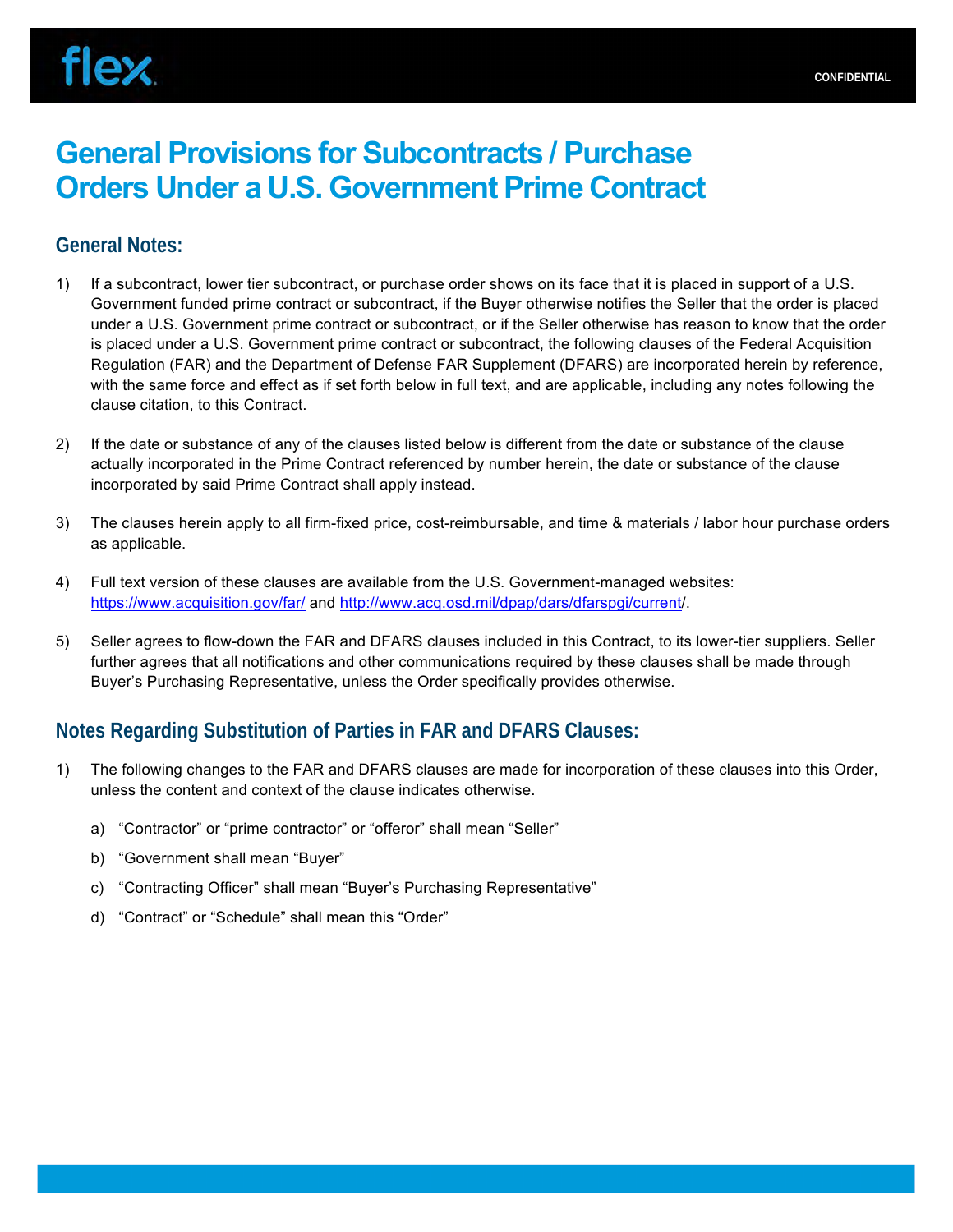## **Definitions**

- 1) "Commercial item" means a commercial item as defined in FAR 2.101.
- 2) "Contract" means the instrument of contracting, such as "Purchase Order", "PO", "Subcontract", or other such type of designation, including these General Provisions, all referenced documents, exhibits and attachments. If these terms and conditions are incorporated into a "master" agreement that provides for releases, (in the form of a Purchase Order or other such document) the term "Contract" shall also mean the Release document for the Work to be performed.
- 3) "Seller" means the party identified on the face of the Order with whom Flextronics is contracting.
- 4) "Prime Contract" means the contract between Flextronics and the U.S. Government or between Flextronics and its higher-tier contractor who has a contract with the U.S. Government.
- 5) "Subcontract" means any contract placed by the Seller or lower-tier subcontractors under this Contract.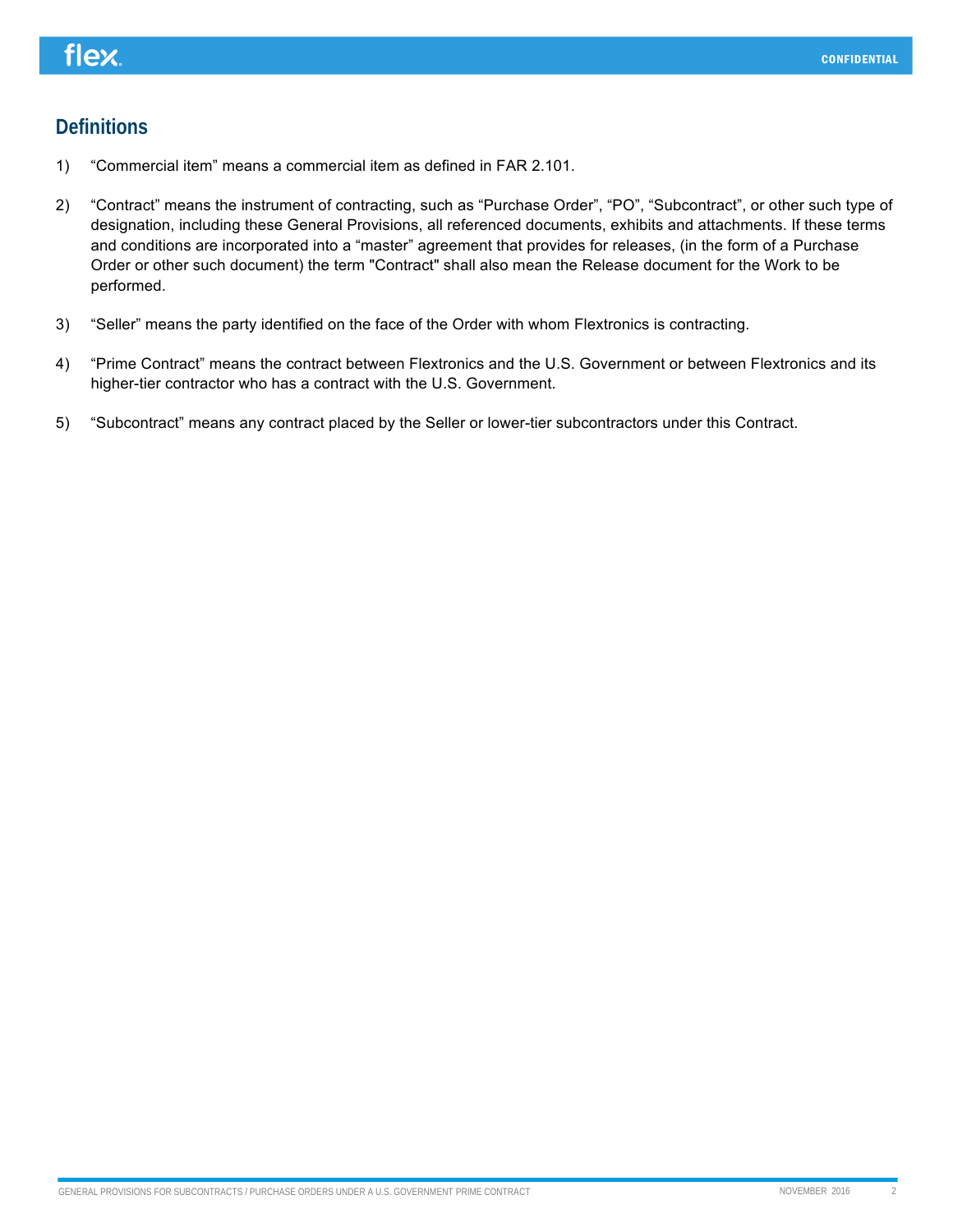### **SECTION I: COMMERCIAL ITEM PROCUREMENTS**

In accordance with FAR 52.212-5(e)(1), Contract Terms and Conditions Required to Implement Statutes or Executive Orders – Commercial Items (Jun 2016) and FAR 52.244-6 or DFARS 252.244-7000, Subcontracts for Commercial Items, the specified minimum FAR and DFARS provisions are incorporated herein by reference, as applicable and for all items being procured under this order that meet the definition of "Commercial item" in FAR 2.101. Additionally, the clauses listed below are also incorporated by reference. DFARS clauses generally apply to DOD contracts.

| ALL ORDERS   |                                                                                                               |
|--------------|---------------------------------------------------------------------------------------------------------------|
| 52.224-2     | Privacy Act (Apr 1984)                                                                                        |
| 52.225-1     | Buy American Act - Supplies (May 2014)                                                                        |
| 52.225-5     | Trade Agreements (Nov 2013)                                                                                   |
| 52.225-8     | Duty Free Entry (Oct 2010)                                                                                    |
| 52.225-13    | Restrictions on Certain Foreign Purchases (June 2008)                                                         |
| 52.228-3     | Workers Compensation Insurance (Defense Base Act) (Jul 2014)                                                  |
| 52.232-39    | Unenforceability of Unauthorized Obligations (Jun 2013)                                                       |
| 52.232-40    | Providing Accelerated Payments to Small Business Subcontractors (Dec 2013) <sup>1</sup>                       |
| 52.233-4     | Applicable Law for Breach of Contract Claim (Oct 2004)                                                        |
| 52.234-1     | Industrial Resources Developed Under Defense Production Act Title III (Dec 1994)                              |
| 52.242-15    | Stop Work Order (Aug 1989)                                                                                    |
| 52.243-1     | Changes - Fixed-Price (Aug 1987)                                                                              |
| 52.245-1     | Government Property (Apr 2012)                                                                                |
| 52.246-11    | Higher-Level Contract Quality Requirement (Dec 2014) <sup>2</sup>                                             |
| 52.247-63    | Preference for U.S. Flag Air Carriers (June 2003) <sup>3</sup>                                                |
| 52.249-2     | Termination for Convenience of the Government (Fixed-Price) (Apr 2012)                                        |
| 52.249-5     | Termination for Convenience of the Government (Educational and Other Nonprofit Institutions) (Sept 1996)      |
| 52.249-8     | Default (Fixed-Price Supply and Service) (Apr 1984)                                                           |
| 252.203-7002 | Requirements to Inform Employees of Whistleblower Rights (Sept 2013)                                          |
| 252.204-7000 | Disclosure of Information (Aug 2013)                                                                          |
| 252.204-7009 | Limitations on the Use or Disclosure of Third-Party Contractor Reported Cyber Incident Information (Dec 2015) |
| 252.204-7012 | Safeguarding Covered Defense Information and Cyber Incident Reporting (Dec 2015)                              |
| 252.204-7014 | Limitation on the Use or Disclosure of Information by Litigation Support Contractors (May 2016)               |
| 252.204-7015 | Notice of Authorized Disclosure of Information for Litigation Support (May 2016)                              |

<sup>1</sup> Required in contracts with small business concerns.

<sup>3</sup> Required if the subcontract or purchase may involve air transportation.

<sup>&</sup>lt;sup>2</sup> Required for critical and complex items as described in  $46.203(b)$  and (c) respectively.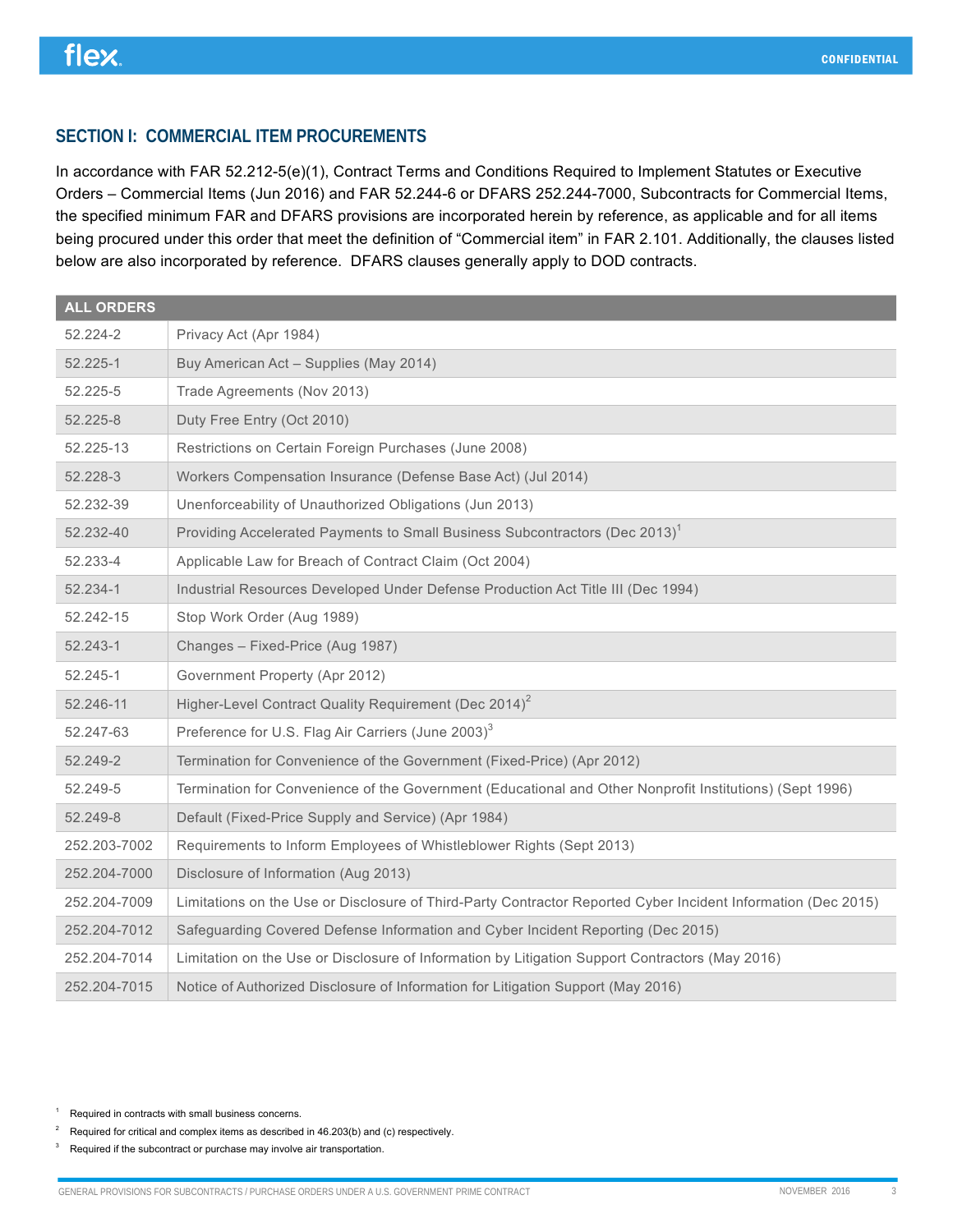| ALL ORDERS (CONDTINUED) |                                                                                                                              |  |
|-------------------------|------------------------------------------------------------------------------------------------------------------------------|--|
| 252.208-7000            | Intent to Furnish Precious Metals as Government-Furnished Material (Dec 1991) <sup>4</sup>                                   |  |
| 252.211-7003            | Item Unique Identification and Valuation (Mar 2016)                                                                          |  |
| 252.217-7009            | Default (Dec 1991)                                                                                                           |  |
| 252.222-7000            | Restrictions on Employment of Personnel (Mar 2000) <sup>5</sup>                                                              |  |
| 252.223-7008            | Prohibition of Hexavalent Chromium (May 2011)                                                                                |  |
| 252.225-7001            | Buy American and Balance of Payments Program (Nov 2014)                                                                      |  |
| 252.225-7009            | Restriction on Acquisition of Certain Articles Containing Specialty Metals (Oct 2014)                                        |  |
| 252.225-7012            | Preferences for Certain Domestic Commodities (Feb 2013)                                                                      |  |
| 252.225-7013            | Duty-Free Entry (May 2016)                                                                                                   |  |
| 252.225-7021            | Trade Agreements (Oct 2015)                                                                                                  |  |
| 252.225-7048            | Export Controlled Items (June 2013)                                                                                          |  |
| 252.227-7013            | Rights in Technical Data-Noncommercial Items (Feb 2014)                                                                      |  |
| 252.227-7014            | Rights in Noncommercial Computer Software and Noncommercial Computer Software Documentation (Feb 2014)                       |  |
| 252.227-7015            | Technical Data - Commercial Items (Feb 2014)                                                                                 |  |
| 252.227-7016            | Rights in Bid or Proposal Information (Jan 2011)                                                                             |  |
| 252.227-7018            | Rights in Noncommercial Technical Data and Computer Software-Small Business Innovation Research (SBIR)<br>Program (Feb 2014) |  |
| 252.227-7019            | Validation of Asserted Restrictions-Computer Software (Sep 2011)                                                             |  |
| 252.227-7037            | Validation of Restrictive Markings on Technical Data (Jun 2013)                                                              |  |
| 252.228.7001            | Ground and Flight Risk (Jun 2010)                                                                                            |  |
| 252.246-7003            | Notification of Potential Safety Issues (Jun 2013)                                                                           |  |
| 252.246-7007            | Contractor Counterfeit Electronic Part Detection and Avoidance System (May 2014)                                             |  |
| 252.247-7003            | Pass-Through of Motor Carrier Fuel Surcharge Adjustment to the Cost Bearer (Sep 2010)                                        |  |
| 252.247-7023            | Transportation of Supplies by Sea-Basic (Apr 2014)                                                                           |  |
| 252.247-7024            | Notification of Transportation of Supplies by Sea (Mar 2000)                                                                 |  |
|                         | ALL ORDERS THAT EXCEED THE MICRO-PURCHASE THRESHOLD OR \$3,500                                                               |  |
| 52.223-18               | Encouraging Contractor Policies to Ban Text Messaging While Driving (Aug 2011)                                               |  |
|                         | ALL ORDERS THAT EXCEED \$30,000                                                                                              |  |
| 52.204-10               | Reporting Executive Compensation and First-Tier Subcontract Awards (Oct 2015)                                                |  |
|                         | ALL ORDERS THAT EXCEED THE SIMPLIFIED ACQUISITION THRESHOLD OR \$150,000                                                     |  |
| 52.203-6 (Alt I)        | Restrictions on Subcontractor Sales to the Government (Sept 2006)                                                            |  |
| 52.203-7                | Anti-Kickback Procedures (May 2014)                                                                                          |  |
| 52.203-12               | Limitation on Payments to Influence Certain Federal Transactions                                                             |  |

<sup>4</sup> Required in all subcontracts and purchase orders unless the Contractor knows that the item being purchased contains no precious metals.

<sup>5</sup> Applies only to construction and service contracts to be performed in whole or in part within a noncontiguous State.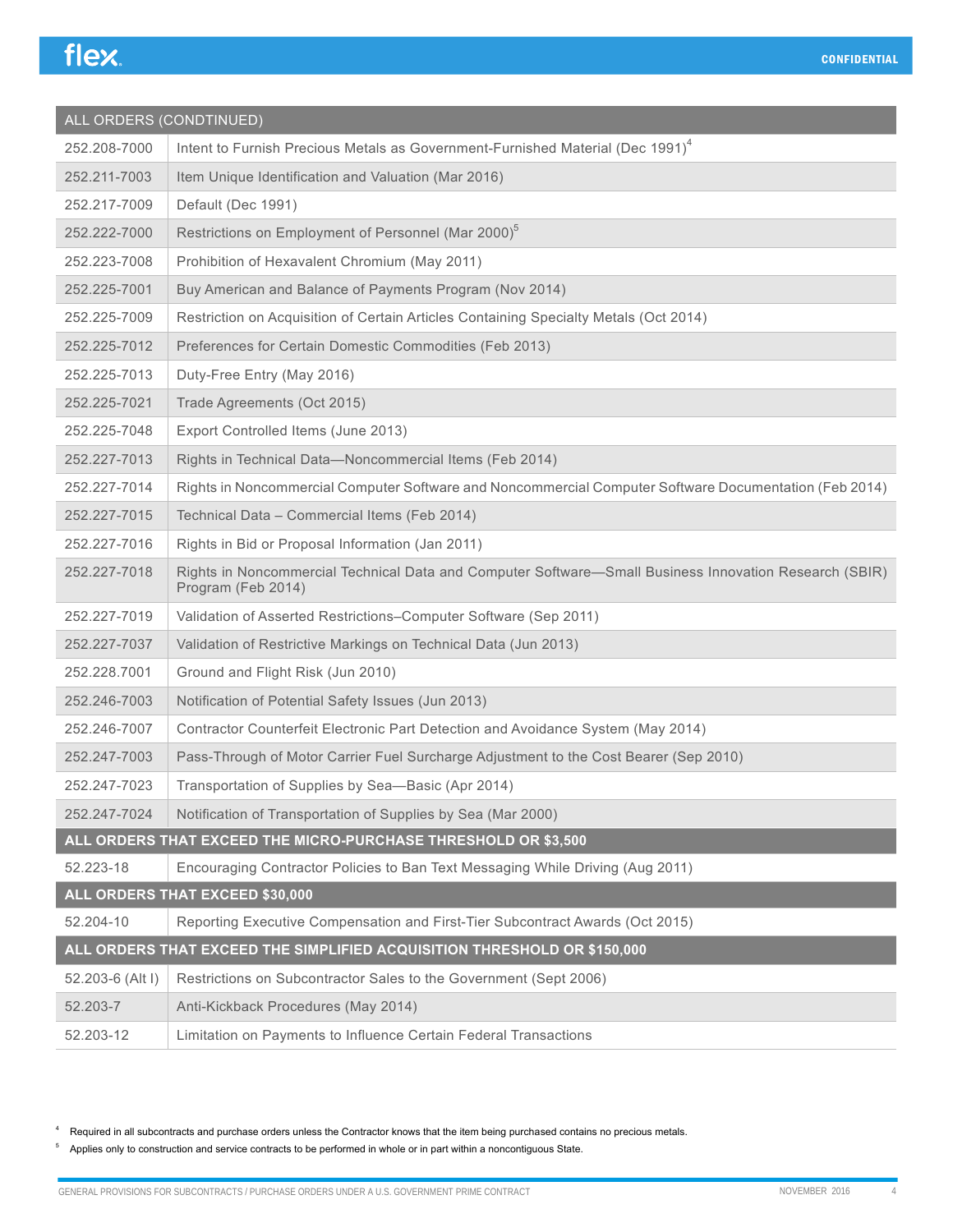| ALL ORDERS THAT EXCEED THE SIMPLIFIED ACQUISITION THRESHOLD OR \$150,000 (CONTINUED) |                                                                                                                                  |  |
|--------------------------------------------------------------------------------------|----------------------------------------------------------------------------------------------------------------------------------|--|
| 52.203-16                                                                            | Preventing Personal Conflicts of Interest (Dec 2011) <sup>6</sup>                                                                |  |
| 52.203-17                                                                            | Contractor Employee Whistleblower Rights and Requirement to Inform Employees of Whistleblower Rights<br>(Apr 2014)               |  |
| 52.215-2                                                                             | Audit and Records-Negotiation (Oct 2010)                                                                                         |  |
| 52.215-14                                                                            | Integrity of Unit Prices (Oct 2010)                                                                                              |  |
| 52.222-17                                                                            | Nondisplacement of Qualified Workers (May 2014)                                                                                  |  |
| 52.215-23                                                                            | Limitations on Pass-Through Charges (Oct 2009) <sup>8</sup>                                                                      |  |
| 52.227-1                                                                             | Authorization and Consent (Dec 2007)                                                                                             |  |
| 52.227-2                                                                             | Notice and Assistance Regarding Patent and Copyright Infringement (Dec 2007)                                                     |  |
| 52.248-1                                                                             | Value Engineering (Oct 2010)                                                                                                     |  |
| 252.249-7002                                                                         | Notification of Anticipated Contract Termination or Reduction (Oct 2015)                                                         |  |
| ALL ORDERS THAT EXCEED \$500,000                                                     |                                                                                                                                  |  |
| 52.222-56                                                                            | Certification Regarding Trafficking in Person Compliance Plan (May 2015) <sup>9</sup>                                            |  |
| 252.226-7001                                                                         | Utilization of Indian Organizations, Indian-Owned Economic Enterprises and Native Hawaiian Small Business<br>Concerns (Sep 2004) |  |
|                                                                                      | ALL ORDERS THAT EXCEED \$700,000                                                                                                 |  |
| 52.219-9                                                                             | Small Business Subcontracting Plan (Oct 2015)                                                                                    |  |
| 252.219-7003                                                                         | Small Business Subcontracting Plan (DOD Contracts)-Basic (Mar 2016)                                                              |  |
| 252.219-7004                                                                         | Small Business Subcontracting Plan (Test Program) (Oct 2014)                                                                     |  |
| ALL ORDERS THAT EXCEED \$750,000                                                     |                                                                                                                                  |  |
| 52.214-26                                                                            | Audit and Records - Sealed Bidding (Oct 2010)                                                                                    |  |
| 52.215-18                                                                            | Revision or Adjustment of Plans for Postretirement Benefits (PRB) Other than Pensions (July 2005)                                |  |
| 52.215-19                                                                            | Notification of Ownership Changes (Oct 1997)                                                                                     |  |
|                                                                                      | ALL ORDERS THAT EXCEED \$1.5 MILLION                                                                                             |  |
| 252.211-7000                                                                         | Acquisition Streamlining (Oct 2010)                                                                                              |  |
|                                                                                      | ALL ORDERS THAT EXCEED \$5.5 MILLION                                                                                             |  |
| 52.203-14                                                                            | Display of Hotline Poster(s) (Oct 2015)                                                                                          |  |
| 252.203-7003                                                                         | Agency Office of the Inspector General (Dec 2012) <sup>10</sup>                                                                  |  |

<sup>6</sup> Required only if subcontractor employees will perform acquisition functions closely associated with inherently governmental functions

For contracts in excess of the simplified acquisition threshold and (1) That are cost-reimbursement, incentive, time-and-materials, labor-hour, or price-red terminable type or any<br>combination of these; (2) For which certif

<sup>8</sup> Required for cost-reimbursement subcontracts that exceed the simplified acquisition threshold, except if the contract is with DOD, in which case it applies to all cost-reimbursement<br>subcontracts and fixed-price subcont

Required if it is possible that at least \$500,000 of the value of the contract may be performed outside the United States and the acquisition is not entirely for commercially available off the shelf items.

<sup>10</sup> Applies when FAR 52.203-13 applies.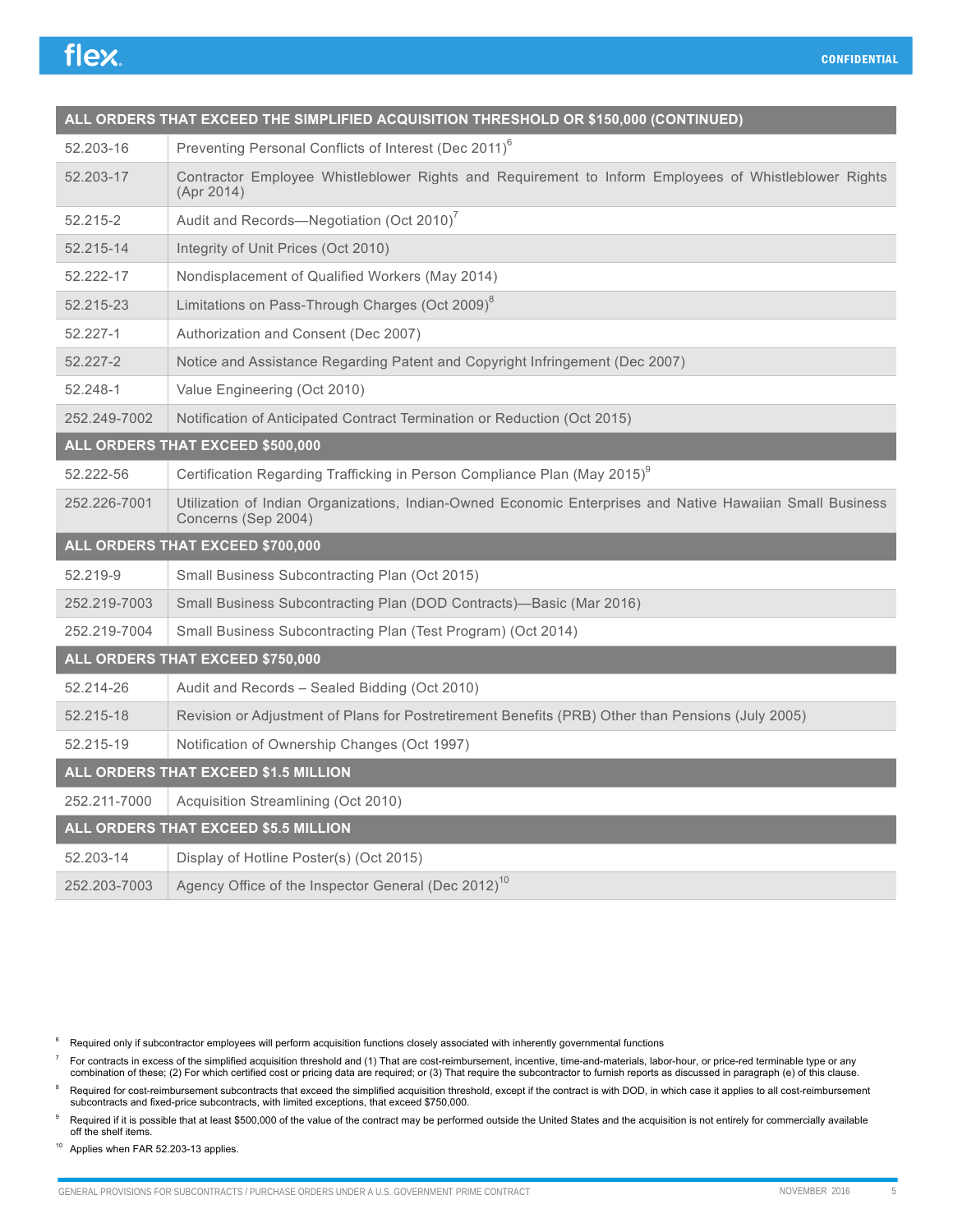### **SECTION II: NON-COMMERCIAL ITEM PROCUREMENTS**

**1.** The following FAR and DFARS Provisions are incorporated herein by reference for all items being procured under this order that do **not** meet the definition of "Commercial Item" found in FAR 2.101. DFARS clauses generally apply to DOD contracts.

| <b>ALL ORDERS</b> |                                                                                             |
|-------------------|---------------------------------------------------------------------------------------------|
| 52.203-8          | Cancellation, Rescission, and Recovery of Funds for Illegal or Improper Activity (May 2014) |
| 52.203-10         | Price or Fee Adjustment for Illegal or Improper Activity (May 2014)                         |
| 52.211-5          | Material Requirements (Aug 2000)                                                            |
| 52.211-15         | Defense Priority and Allocation Requirements (Apr 2008)                                     |
| 52.222-3          | Convict Labor (June 2003)                                                                   |
| 52.222-21         | Prohibition of Segregated Facilities (Apr 2015)                                             |
| 52.222-26         | Equal Opportunity (Apr 2015)                                                                |
| 52.222-50         | Combating Trafficking in Persons (Mar 2015)                                                 |
| 52.223-6          | Drug Free Workplace (May 2001)                                                              |
| 52.223-18         | Encouraging Contractor Policies to Ban Text Messaging While Driving (Aug 2011)              |
| 52.225-1          | Buy American Act – Supplies (May 2014)                                                      |
| 52.225-5          | Trade Agreements (Nov 2013)                                                                 |
| 52.225-8          | Duty-Free Entry (Oct 2010)                                                                  |
| 52.225-13         | Restrictions on Certain Foreign Purchases (June 2008)                                       |
| 52.227-9          | Refund of Royalties (Apr 1984) <sup>11</sup>                                                |
| 52.227-11         | Patent Rights-Ownership by the Contractor (May 2014)                                        |
| 52.227-13         | Patent Rights-Ownership by the Government (Dec 2007)                                        |
| 52.227-14         | Rights in Data-General (May 2014)                                                           |
| 52.232-39         | Unenforceability of Unauthorized Obligations (Jun 2013)                                     |
| 52.232-40         | Providing Accelerated Payments to Small Business Subcontractors (Dec 2013) <sup>12</sup>    |
| 52.233-4          | Applicable Law for Breach of Contract Claim (Oct 2004)                                      |
| 52.234-1          | Industrial Resources Developed Under Defense Production Act Title III (Dec 1994)            |
| 52.242-15         | Stop Work Order (Aug 1989)                                                                  |
| 52.243-1          | Changes - Fixed-Price (Aug 1987)                                                            |
| 52.244-6          | Subcontracts for Commercial Items (Jun 2016)                                                |
| 52.245-1          | Government Property (Apr 2012)                                                              |
| 52.247-63         | Preference for U.S. Flag Air Carriers (June 2003) <sup>13</sup>                             |

<sup>11</sup> Applies to any contract in which the amount of royalties, where royalties includes license fees, patent or license amortization costs, and similar costs or charges, reported during the negotiation of the subcontract e

 $12$  Required in contracts with small business concerns.

 $13$  Required if the subcontract or purchase may involve air transportation.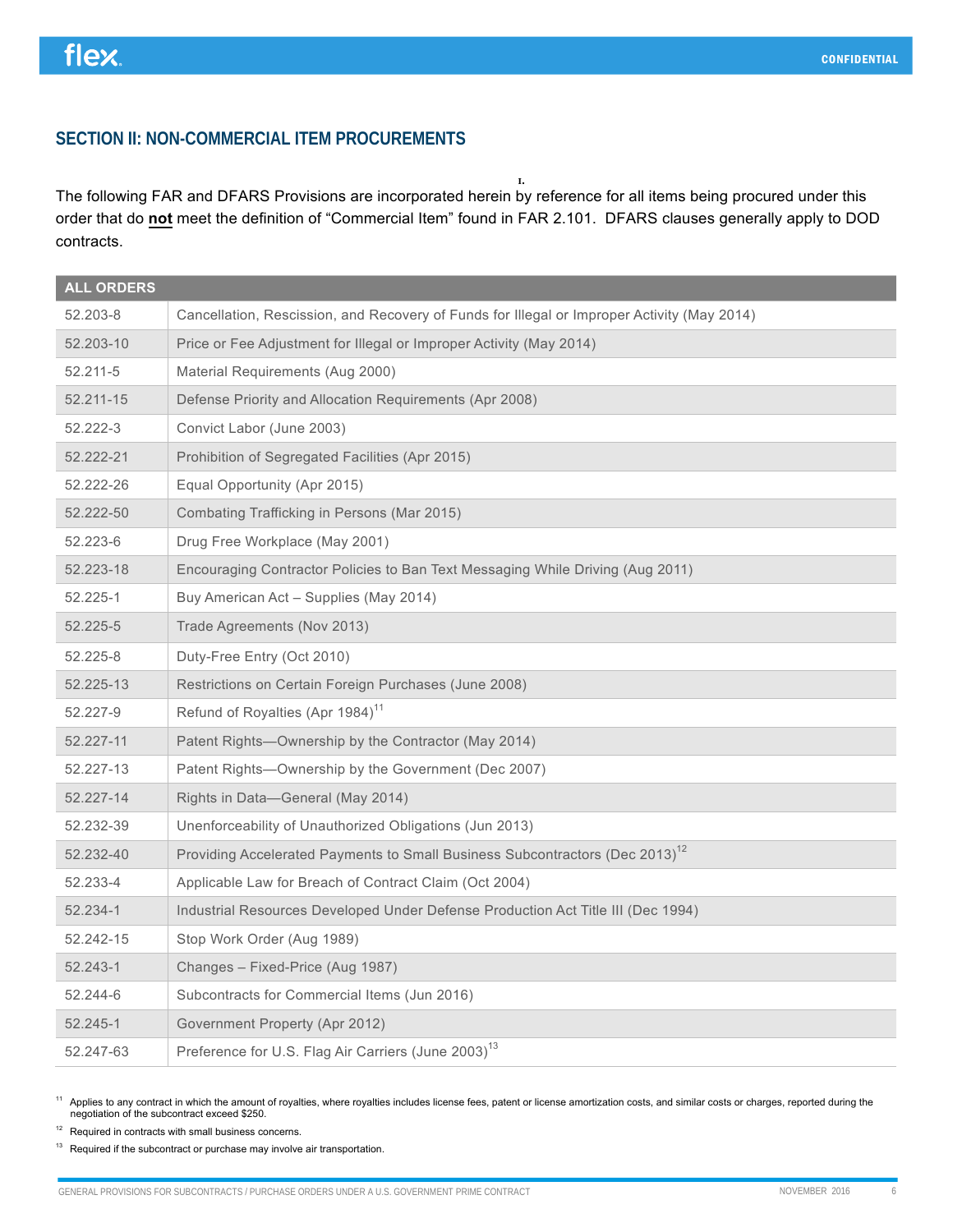## **ALL ORDERS (CONDTINUED)** Preference for Privately Owned U.S.-Flag Commercial Vessels (Feb 2006) 52.249-2 Termination for Convenience of the Government (Fixed-Price) (Apr 2012) 52.249-5 Termination for Convenience of the Government (Educational and Other Nonprofit Institutions) (Sept 1996) 52.249-8 Default (Fixed-Price Supply and Service) (Apr 1984) 252.203-7002 Requirements to Inform Employees of Whistleblower Rights (Sept 2013) 252.204-7000 Disclosure of Information (Aug 2013) 252.204-7009 Limitations on the Use or Disclosure of Third-Party Contractor Reported Cyber Incident Information (Dec 2015) 252.204-7012 Safeguarding Covered Defense Information and Cyber Incident Reporting (Dec 2015) 252.204-7014 Limitation on the Use or Disclosure of Information by Litigation Support Contractors (May 2016) 252.204-7015 Notice of Authorized Disclosure of Information for Litigation Support (May 2016) 252.208-7000 | Intent to Furnish Precious Metals as Government-Furnished Material (Dec 1991)<sup>14</sup> 252.211-7003 | Item Unique Identification and Valuation (Mar 2016) 252.215-7000 Pricing Adjustments (Dec 2012) 252.217-7009 Default (Dec 1991) 252.222-7000 Restrictions on Employment of Personnel (Mar 2000) 252.223-7008 Prohibition of Hexavalent Chromium (Jun 2013) 252.225-7001 Buy American and Balance of Payments Program (Nov 2014) 252.225-7009 Restriction on Acquisition of Certain Articles Containing Specialty Metals (Oct 2014) 252.225-7012 Preference for Certain Domestic Commodities (Feb 2013) 252.225-7013 Duty-Free Entry (May 2016) 252.225-7021 Trade Agreements (Oct 2015) 252.225-7048 Export-Controlled Items (Jun 2013) 252.227-7013 Rights in Technical Data—Noncommercial Items (Feb 2014) 252.227-7014 Rights in Noncommercial Computer Software and Noncommercial Computer Software Documentation (Feb 2014) 252.227-7015 Technical Data – Commercial Items (Feb 2014) 252.227-7016 | Rights in Bid or Proposal Information (Jan 2011) 252.227-7018 Rights in Noncommercial Technical Data and Computer Software—Small Business Innovation Research (SBIR) Program (Feb 2014) 252.227-7019 Validation of Asserted Restrictions–Computer Software (Sep 2011) 252.227-7025 Limitations on the Use or Disclosure of Government-Furnished Information Marked with Restrictive Legends (May 2013) 252.227-7037 Validation of Restrictive Markings on Technical Data (Jun 2013) 252.227-7038 Patent Rights—Ownership by the Contractor (Large Business) (Jun 2012) 252.228.7001 Ground and Flight Risk (Jun 2010) 252.235.7003 Frequency Authorization – Basic (May 2014)

<sup>14</sup> Required in all subcontracts and purchase orders unless the Contractor knows that the item being purchased contains no precious metals.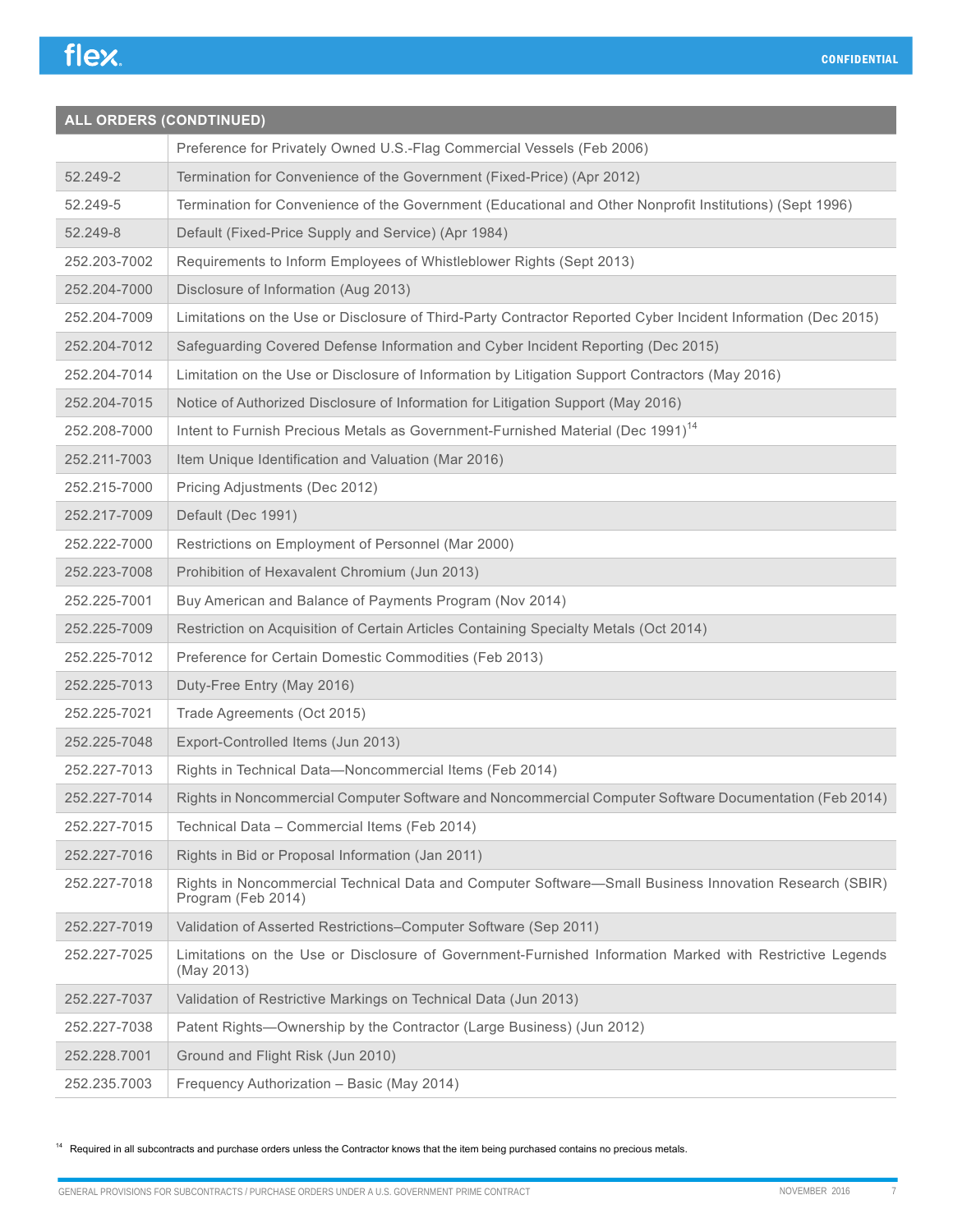| ALL ORDERS (CONDTINUED) |                                                                                                                                                      |  |
|-------------------------|------------------------------------------------------------------------------------------------------------------------------------------------------|--|
| 252.243-7001            | Pricing of Contract Modifications (Dec 1991)                                                                                                         |  |
| 252.244-7000            | Subcontracts for Commercial Items (Jun 2013)                                                                                                         |  |
| 252.246-7003            | Notification of Potential Safety Issues (Jun 2013)                                                                                                   |  |
| 252.246-7007            | Contractor Counterfeit Electronic Part Detection and Avoidance System (May 2014)                                                                     |  |
| 252.247-7003            | Pass-Through of Motor Carrier Fuel Surcharge Adjustment to the Cost Bearer (Sep 2010)                                                                |  |
| 252.247-7023            | Transportation of Supplies by Sea-Basic (Apr 2014)                                                                                                   |  |
| 252.247-7024            | Notification of Transportation of Supplies by Sea (Mar 2000)                                                                                         |  |
|                         | ALL ORDERS THAT EXCEED \$2,500                                                                                                                       |  |
| 52.222-41               | Service Contract Labor Standards (May 2014)                                                                                                          |  |
|                         | ALL ORDERS THAT EXCEED THE MICRO-PURCHASE THRESHOLD OR \$3,500                                                                                       |  |
| 52.223-18               | Encouraging Contractor Policies to Ban Text Messaging While Driving (Aug 2011)                                                                       |  |
| 52.222-54               | Employment Eligibility Verification (Oct 2015)                                                                                                       |  |
|                         | ALL ORDERS THAT EXCEED \$10,000                                                                                                                      |  |
| 52.222-40               | Notification of Employee Rights Under the National Labor Relations Act (Dec 2010)                                                                    |  |
|                         | ALL ORDERS THAT EXCEED \$15,000                                                                                                                      |  |
| 52.222-20               | Walsh-Healey Public Contracts Act (Oct 2010)                                                                                                         |  |
| 52.222-36               | Equal Opportunity for Workers with Disabilities (Jul 2014)                                                                                           |  |
|                         | ALL ORDERS THAT EXCEED 35,000                                                                                                                        |  |
| 52.209-6                | Protecting the Government's Interest When Subcontracting with Contractors Debarred, Suspended, or Proposed<br>for Debarment (Oct 2015) <sup>15</sup> |  |
|                         | ALL ORDERS THAT EXCEED THE SIMPLIFIED ACQUISITION THRESHOLD OR \$150,000                                                                             |  |
| 52.203-3                | Gratuities (Apr 1984)                                                                                                                                |  |
| 52.203-5                | Covenant Against Contingent Fees (May 2014)                                                                                                          |  |
| 52.203-6                | Restrictions on Subcontractor Sales to the Government (Sept 2006)                                                                                    |  |
| 52.203-7                | Anti-Kickback Procedures (May 2014)                                                                                                                  |  |
| 52.203-12               | Limitation on Payments to Influence Certain Federal Transactions (Oct 2010)                                                                          |  |
| 52.203-17               | Contractor Employee Whistleblower Rights and Requirements to Inform Employees of Whistleblower Rights<br>(Apr 2014)                                  |  |
| 52.215-2                | Audit and Records-Negotiations (Oct 2010)                                                                                                            |  |
| 52.215-14               | Integrity of Unit Prices (Oct 2010)                                                                                                                  |  |
| 52.215-23               | Limitation on Pass-Through Charges (Oct 2009)                                                                                                        |  |
| 52.222-35               | Equal Opportunity for Veterans (Oct 2015)                                                                                                            |  |
| 52.222-37               | Employment Reports on Veterans (Feb 2016)                                                                                                            |  |
| 52.222-4                | Contract Work Hours and Safety Standards-Overtime Compensation (May 2014) <sup>16</sup>                                                              |  |
| 52.227-1                | Authorization and Consent (Dec 2007)                                                                                                                 |  |

 $15$  Subcontract must exceed \$35,000 in value and must not be a subcontract for commercially available off-the-shelf items.

 $16$  Provided the subcontract requires or involves the employment of laborers and mechanics.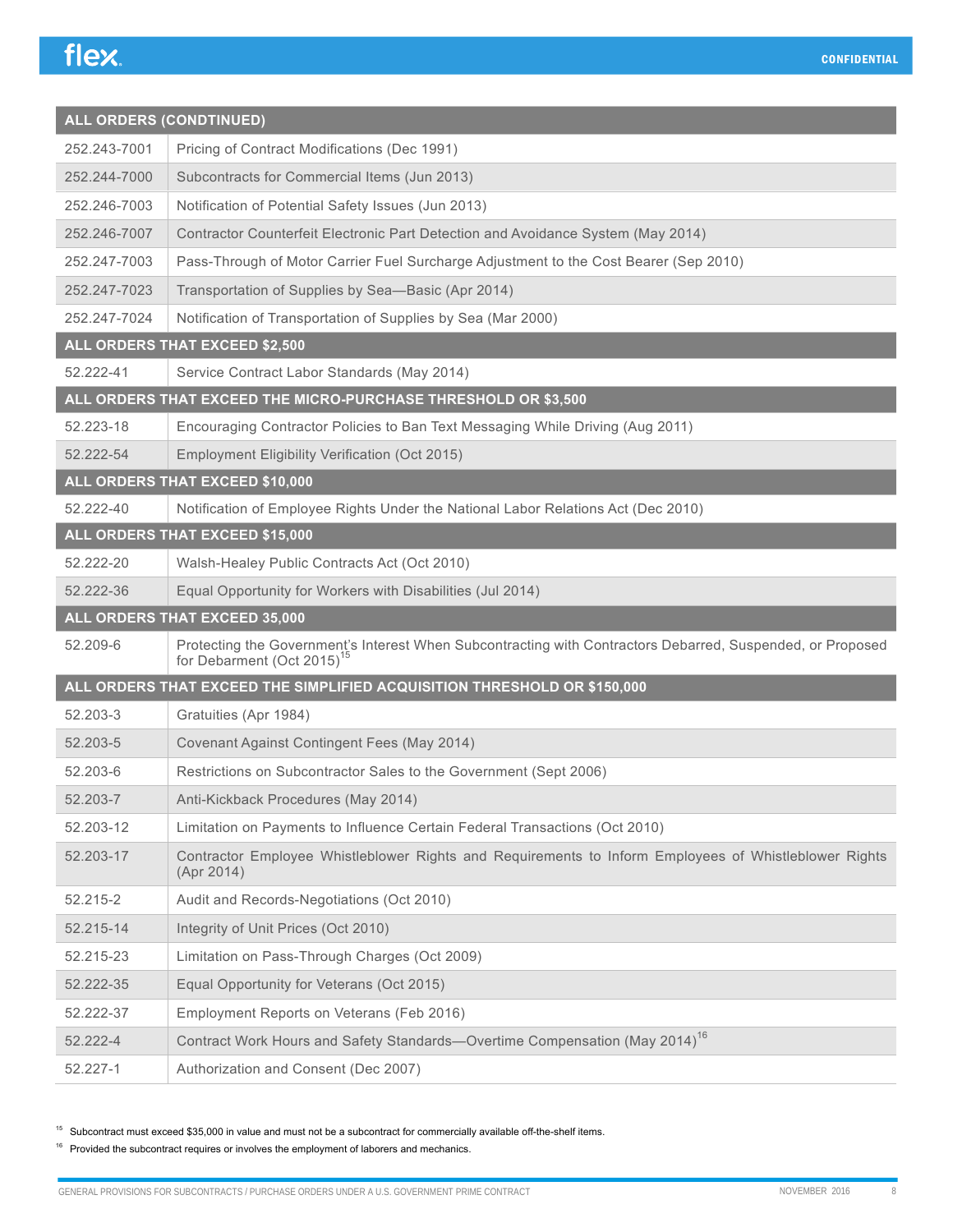| ALL ORDERS THAT EXCEED THE SIMPLIFIED ACQUISITION THRESHOLD OR \$150,000 |                                                                                                                                  |  |
|--------------------------------------------------------------------------|----------------------------------------------------------------------------------------------------------------------------------|--|
| 52.227-2                                                                 | Notice and Assistance Regarding Patent and Copyright Infringement (Dec 2007)                                                     |  |
| 52.248-1                                                                 | Value Engineering (Oct 2010)                                                                                                     |  |
| 252.203-7001                                                             | Prohibition on Person Convicted of Fraud or Other Defense-Contract-Related Felonies (Dec 2008)                                   |  |
| 252,249-7002                                                             | Notification of Anticipated Contract Termination or Reduction (Oct 2015)                                                         |  |
|                                                                          | ALL ORDERS THAT EXCEED \$500,000                                                                                                 |  |
| 252.226-7001                                                             | Utilization of Indian Organizations, Indian-Owned Economic Enterprises and Native Hawaiian Small Business<br>Concerns (Sep 2004) |  |
|                                                                          | ALL ORDERS THAT EXCEED \$700,000                                                                                                 |  |
| 52.219-8                                                                 | Utilization of Small Business Concerns (Oct 2014) <sup>17</sup>                                                                  |  |
| 52.219-9                                                                 | Small Business Subcontracting Plan (Oct 2015)                                                                                    |  |
| 52.215-18                                                                | Revision or Adjustment of Plans for Postretirement Benefits (PRB) Other than Pensions (July 2005)                                |  |
| 52.215-19                                                                | Notification of Ownership Changes (Oct 1997)                                                                                     |  |
| 252.219-7003                                                             | Small Business Subcontracting Plan (DoD Contracts)-Basic (Mar 2016) <sup>18</sup>                                                |  |
| 252.219-7004                                                             | Small Business Subcontracting Plan (Test Program) (Oct 2014)                                                                     |  |
| ALL ORDERS THAT EXCEED \$1 MILLION                                       |                                                                                                                                  |  |
| 252.225-7033                                                             | Waiver of United Kingdom Levies (Apr 2003) <sup>19</sup>                                                                         |  |
|                                                                          | ALL ORDERS THAT EXCEED \$1.5 MILLION                                                                                             |  |
| 252.211-7000                                                             | Acquisition Streamlining (Oct 2010)                                                                                              |  |
| ALL ORDERS THAT EXCEED \$5.5 MILLION                                     |                                                                                                                                  |  |
|                                                                          | Contractor Code of Business Ethics and Conduct (Oct 2015) <sup>20</sup>                                                          |  |
| 52.203-14                                                                | Display of Hotline Poster(s) (Oct 2015)                                                                                          |  |
| 252.203-7003                                                             | Agency Office of the Inspector General (Dec 2012)                                                                                |  |
| 252.203-7004                                                             | Display of Hotline Posters (Oct 2015)                                                                                            |  |

- $17$  For construction of any public facility the threshold for applicability is \$1.5 million.
- <sup>18</sup> Applicable if FAR 52.219-9 applies.
- $19$  Required in contracts for supplies where a lower-tier subcontract exceeding \$1 million with a U.K. firm is anticipated.
- $20$  Requires a performance period of more than 120 days to be applicable.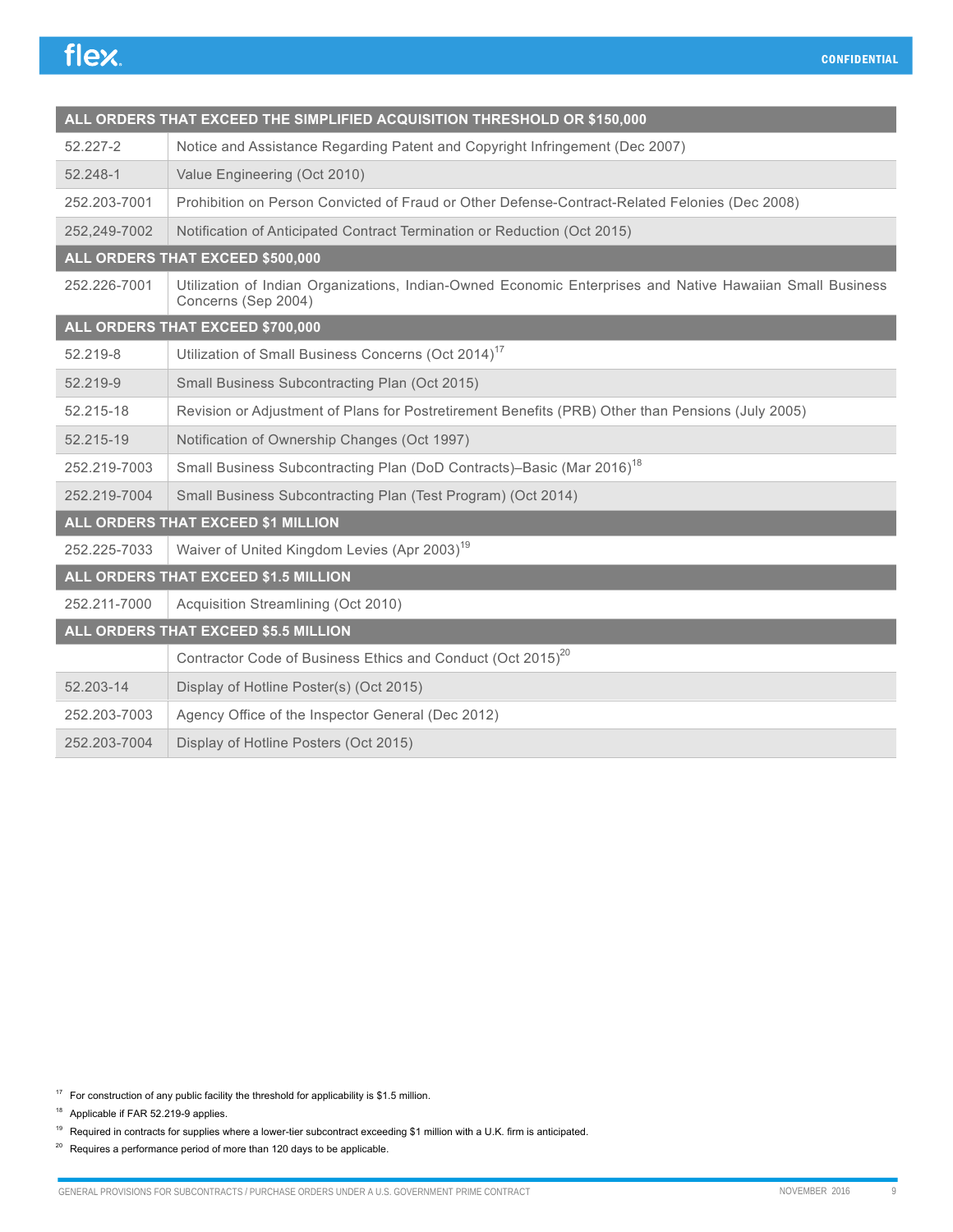### **SECTION III A: FOREIGN SUPPLIERS**

The below provisions apply to foreign suppliers providing goods or services sourced from outside the United States. If foreign suppliers subcontract with suppliers in the United States or otherwise complete work in or recruit employees from the United States, then the provisions referenced in Sections I and II apply as described above.

#### *Section IIIA: Commercial Item Procurements*

In accordance with FAR 52.212-5(e)(1), Contract Terms and Conditions Required to Implement Statutes or Executive Orders – Commercial Items (Jun 2016) and DFARS 252.244-7000, Subcontracts for Commercial Items, the specified minimum FAR and DFARS provisions are incorporated herein by reference, as applicable and for all items being procured under this order that meet the definition of "Commercial item" in FAR 2.101.

| <b>ALL ORDERS</b> |                                                                                                               |
|-------------------|---------------------------------------------------------------------------------------------------------------|
| 52.224-2          | Privacy Act (Apr 1984)                                                                                        |
| 52.225-1          | Buy American Act - Supplies (May 2014)                                                                        |
| 52.225-5          | Trade Agreements (Nov 2013)                                                                                   |
| 52.225-8          | Duty Free Entry (Oct 2010)                                                                                    |
| 52.225-13         | Restrictions on Certain Foreign Purchases (June 2008)                                                         |
| 52.228-3          | Workers Compensation Insurance (Defense Base Act) (Jul 2014)                                                  |
| 52.232-39         | Unenforceability of Unauthorized Obligations (Jun 2013)                                                       |
| 52.232-40         | Providing Accelerated Payments to Small Business Subcontractors (Dec 2013) <sup>21</sup>                      |
| 52.233-4          | Applicable Law for Breach of Contract Claim (Oct 2004)                                                        |
| 52.234-1          | Industrial Resources Developed Under Defense Production Act Title III (Dec 1994)                              |
| 52.242-15         | Stop Work Order (Aug 1989)                                                                                    |
| 52.243-1          | Changes - Fixed-Price (Aug 1987)                                                                              |
| 52.245-1          | Government Property (Apr 2012)                                                                                |
| 52.246-11         | Higher-Level Contract Quality Requirement (Dec 2014) <sup>22</sup>                                            |
| 52.247-63         | Preference for U.S. Flag Air Carriers (June 2003) <sup>23</sup>                                               |
| 52.249-2          | Termination for Convenience of the Government (Fixed-Price) (Apr 2012)                                        |
| 52.249-5          | Termination for Convenience of the Government (Educational and Other Nonprofit Institutions) (Sept 1996)      |
| 52.249-8          | Default (Fixed-Price Supply and Service) (Apr 1984)                                                           |
| 252.203-7002      | Requirements to Inform Employees of Whistleblower Rights (Sept 2013)                                          |
| 252.204-7000      | Disclosure of Information (Aug 2013)                                                                          |
| 252.204-7009      | Limitations on the Use or Disclosure of Third-Party Contractor Reported Cyber Incident Information (Dec 2015) |
| 252.204-7012      | Safeguarding Covered Defense Information and Cyber Incident Reporting (Dec 2015)                              |

<sup>21</sup> Required in contracts with small business concerns.

 $22$  Required for critical and complex items as described in 46.203(b) and (c) respectively.

 $23$  Required if the subcontract or purchase may involve air transportation.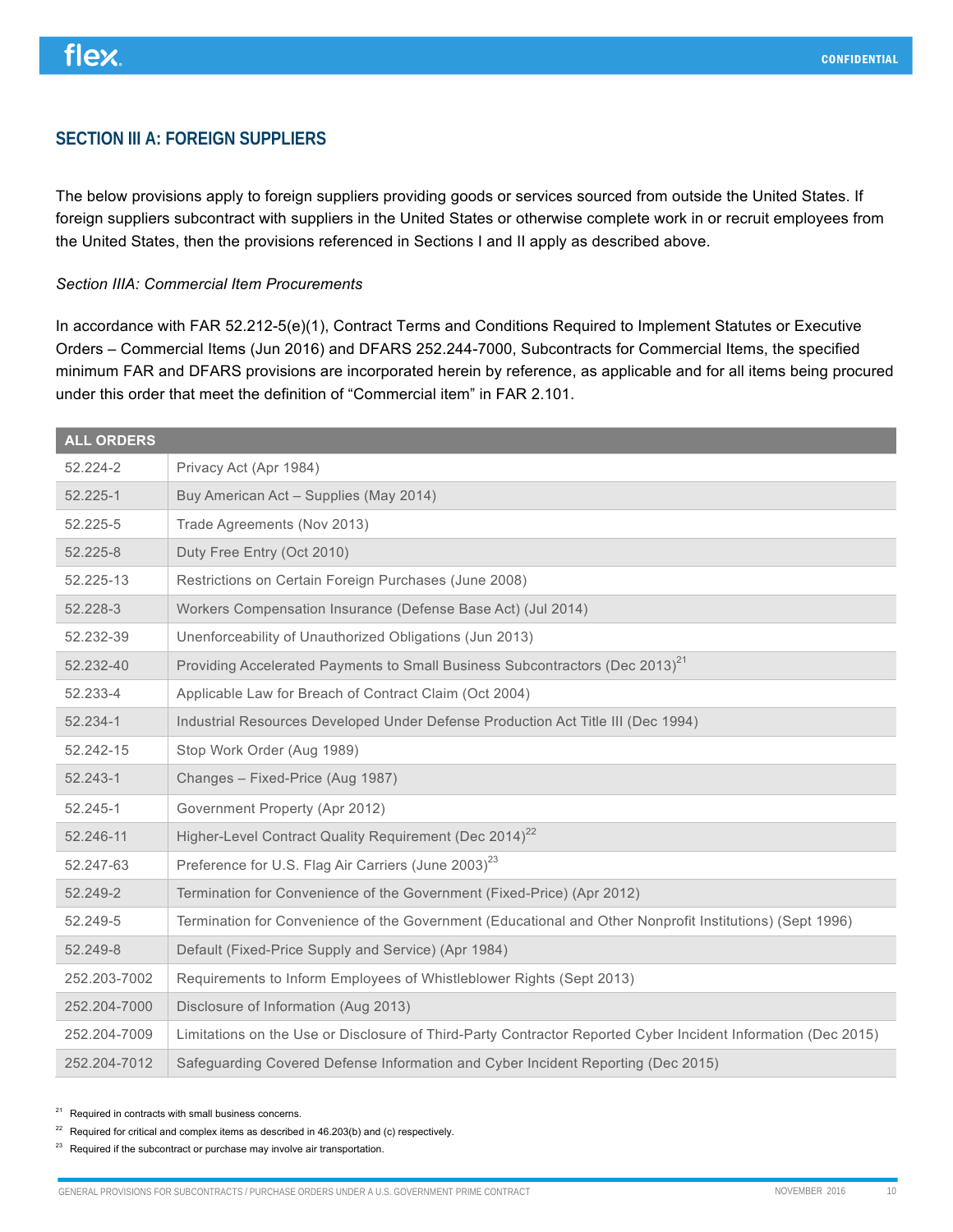| <b>ALL ORDERS (CONDTINUED)</b> |                                                                                                                              |  |
|--------------------------------|------------------------------------------------------------------------------------------------------------------------------|--|
| 252.204-7014                   | Limitation on the Use or Disclosure of Information by Litigation Support Contractors (May 2016)                              |  |
| 252.204-7015                   | Notice of Authorized Disclosure of Information for Litigation Support (May 2016)                                             |  |
| 252.208-7000                   | Intent to Furnish Precious Metals as Government-Furnished Material (Dec 1991) <sup>24</sup>                                  |  |
| 252.211-7003                   | Item Unique Identification and Valuation (Mar 2016)                                                                          |  |
| 252.217-7009                   | Default (Dec 1991)                                                                                                           |  |
| 252.223-7008                   | Prohibition of Hexavalent Chromium (May 2011)                                                                                |  |
| 252.225-7001                   | Buy American and Balance of Payments Program (Nov 2014)                                                                      |  |
| 252.225-7009                   | Restriction on Acquisition of Certain Articles Containing Specialty Metals (Oct 2014)                                        |  |
| 252.225-7012                   | Preferences for Certain Domestic Commodities (Feb 2013)                                                                      |  |
| 252.225-7013                   | Duty-Free Entry (May 2016)                                                                                                   |  |
| 252.225-7021                   | Trade Agreements (Oct 2015)                                                                                                  |  |
| 252.225-7048                   | Export Controlled Items (June 2013)                                                                                          |  |
| 252.227-7013                   | Rights in Technical Data-Noncommercial Items (Feb 2014)                                                                      |  |
| 252.227-7014                   | Rights in Noncommercial Computer Software and Noncommercial Computer Software Documentation (Feb 2014)                       |  |
| 252.227-7015                   | Technical Data - Commercial Items (Feb 2014)                                                                                 |  |
| 252.227-7016                   | Rights in Bid or Proposal Information (Jan 2011)                                                                             |  |
| 252.227-7018                   | Rights in Noncommercial Technical Data and Computer Software-Small Business Innovation Research (SBIR)<br>Program (Feb 2014) |  |
| 252.227-7019                   | Validation of Asserted Restrictions-Computer Software (Sep 2011)                                                             |  |
| 252.227-7037                   | Validation of Restrictive Markings on Technical Data (Jun 2013)                                                              |  |
| 252.228.7001                   | Ground and Flight Risk (Jun 2010)                                                                                            |  |
| 252.246-7003                   | Notification of Potential Safety Issues (Jun 2013)                                                                           |  |
| 252.246-7007                   | Contractor Counterfeit Electronic Part Detection and Avoidance System (May 2014)                                             |  |
|                                | Pass-Through of Motor Carrier Fuel Surcharge Adjustment to the Cost Bearer (Sep 2010)                                        |  |
| 252.247-7023                   | Transportation of Supplies by Sea-Basic (Apr 2014)                                                                           |  |
| 252.247-7024                   | Notification of Transportation of Supplies by Sea (Mar 2000)                                                                 |  |
|                                | All Orders that Exceed the Micro-Purchase Threshold or \$3,500                                                               |  |
| 52.223-18                      | Encouraging Contractor Policies to Ban Text Messaging While Driving (Aug 2011)                                               |  |
|                                | All Orders that Exceed \$30,000                                                                                              |  |
| 52.204-10                      | Reporting Executive Compensation and First-Tier Subcontract Awards (Oct 2015)                                                |  |
|                                | ALL ORDERS THAT EXCEED THE SIMPLIFIED ACQUISITION THRESHOLD OR \$150,000                                                     |  |
| 52.203-6 (Alt I)               | Restrictions on Subcontractor Sales to the Government (Sept 2006)                                                            |  |
| 52.203-7                       | Anti-Kickback Procedures (May 2014)                                                                                          |  |
| 52.203-12                      | Limitation on Payments to Influence Certain Federal Transactions                                                             |  |

<sup>24</sup> Required in all subcontracts and purchase orders unless the Contractor knows that the item being purchased contains no precious metals.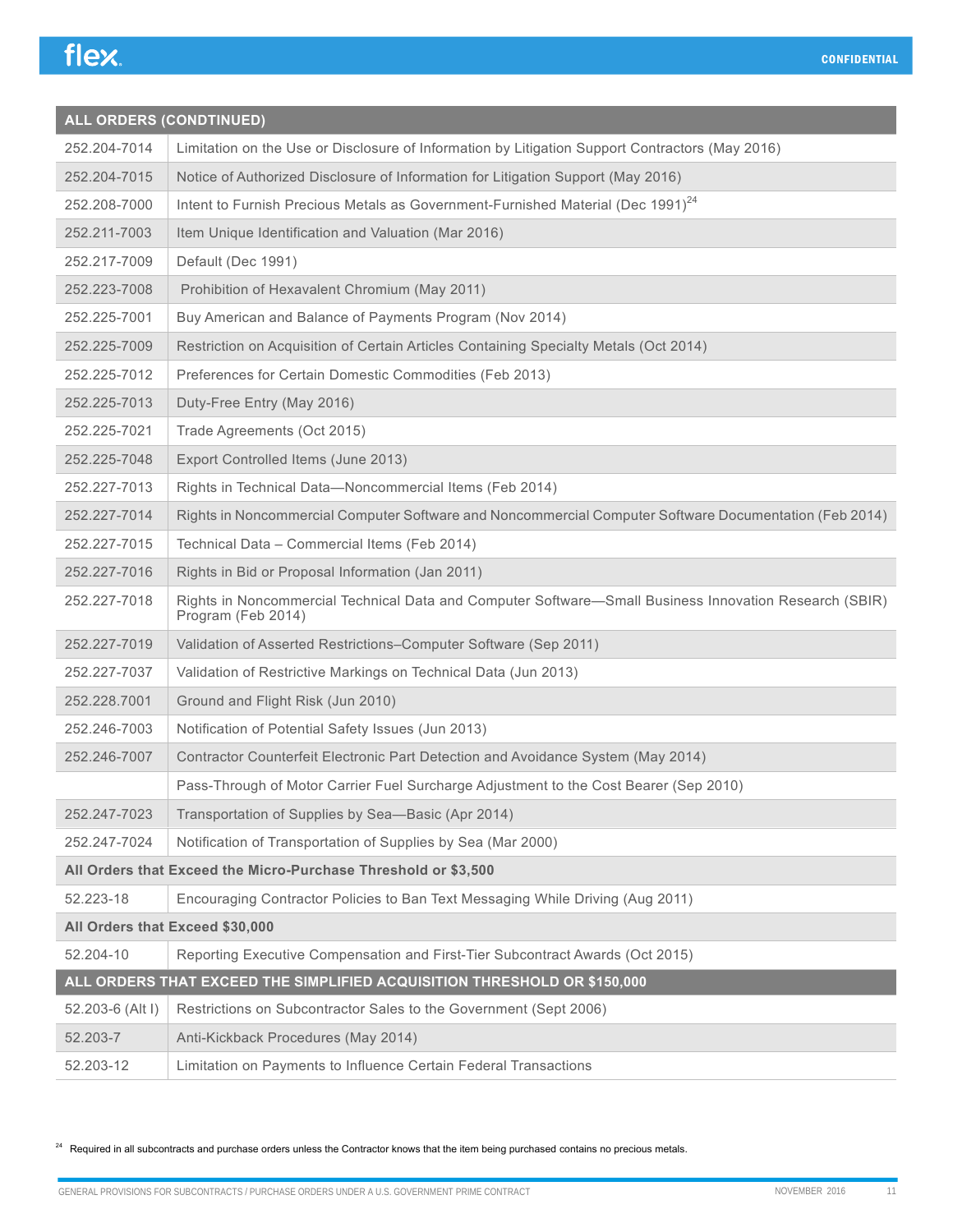| ALL ORDERS THAT EXCEED THE SIMPLIFIED ACQUISITION THRESHOLD OR \$150,000 (CONTINUED) |                                                                                                                                  |
|--------------------------------------------------------------------------------------|----------------------------------------------------------------------------------------------------------------------------------|
| 52.203-16                                                                            | Preventing Personal Conflicts of Interest (Dec 2011) <sup>25</sup>                                                               |
| 252.247-7003                                                                         | Pass-Through of Motor Carrier Fuel Surcharge Adjustment to the Cost Bearer (Sep 2010)                                            |
| 52.203-17                                                                            | Contractor Employee Whistleblower Rights and Requirement to Inform Employees of Whistleblower Rights<br>(Apr 2014)               |
| 52.215-2                                                                             | Audit and Records—Negotiation (Oct 2010) <sup>26</sup>                                                                           |
| 52.215-14                                                                            | Integrity of Unit Prices (Oct 2010)                                                                                              |
| 52.215-23                                                                            | Limitations on Pass-Through Charges (Oct 2009) <sup>27</sup>                                                                     |
| 52.227-1                                                                             | Authorization and Consent (Dec 2007)                                                                                             |
| 52.227-2                                                                             | Notice and Assistance Regarding Patent and Copyright Infringement (Dec 2007)                                                     |
| 52.248-1                                                                             | Value Engineering (Oct 2010)                                                                                                     |
| 252.249-7002                                                                         | Notification of Anticipated Contract Termination or Reduction (Oct 2015)                                                         |
|                                                                                      | ALL ORDERS THAT EXCEED \$500,000                                                                                                 |
| 52.222-56                                                                            | Certification Regarding Trafficking in Person Compliance Plan (May 2015) <sup>28</sup>                                           |
| 252.226-7001                                                                         | Utilization of Indian Organizations, Indian-Owned Economic Enterprises and Native Hawaiian Small Business<br>Concerns (Sep 2004) |
|                                                                                      | ALL ORDERS THAT EXCEED \$750,000                                                                                                 |
| 52.214-26                                                                            | Audit and Records - Sealed Bidding (Oct 2010)                                                                                    |
| 52.215-18                                                                            | Revision or Adjustment of Plans for Postretirement Benefits (PRB) Other than Pensions (July 2005)                                |
| 52.215-19                                                                            | Notification of Ownership Changes (Oct 1997)                                                                                     |
| ALL ORDERS THAT EXCEED \$1.5 MILLION                                                 |                                                                                                                                  |
| 252.211-7000                                                                         | Acquisition Streamlining (Oct 2010)                                                                                              |
|                                                                                      | ALL ORDERS THAT EXCEED \$5.5 MILLION                                                                                             |
| 52.203-13                                                                            | Contractor Code of Business Ethics and Conduct (Oct 2015) <sup>29</sup>                                                          |
| 252.203-7003                                                                         | Agency Office of the Inspector General (Dec 2012) <sup>30</sup>                                                                  |

 $25$  Required only if subcontractor employees will perform acquisition functions closely associated with inherently governmental functions

- <sup>26</sup> For contracts in excess of the simplified acquisition threshold and (1) That are cost-reimbursement, incentive, time-and-materials, labor-hour, or price-red terminable type or any combination of these; (2) For which certified cost or pricing data are required; or (3) That require the subcontractor to furnish reports as discussed in paragraph (e) of this clause.
- <sup>27</sup> Required for cost-reimbursement subcontracts that exceed the simplified acquisition threshold, except if the contract is with DOD, in which case it applies to all cost-reimbursement<br>subcontracts and fixed-price subcon
- <sup>28</sup> Required if it is possible that at least \$500,000 of the value of the contract may be performed outside the United States and the acquisition is not entirely for commercially available off the shelf items.
- $29$  Requires a performance period of more than 120 days to be applicable.

<sup>30</sup> Applies when FAR 52.203-13 applies.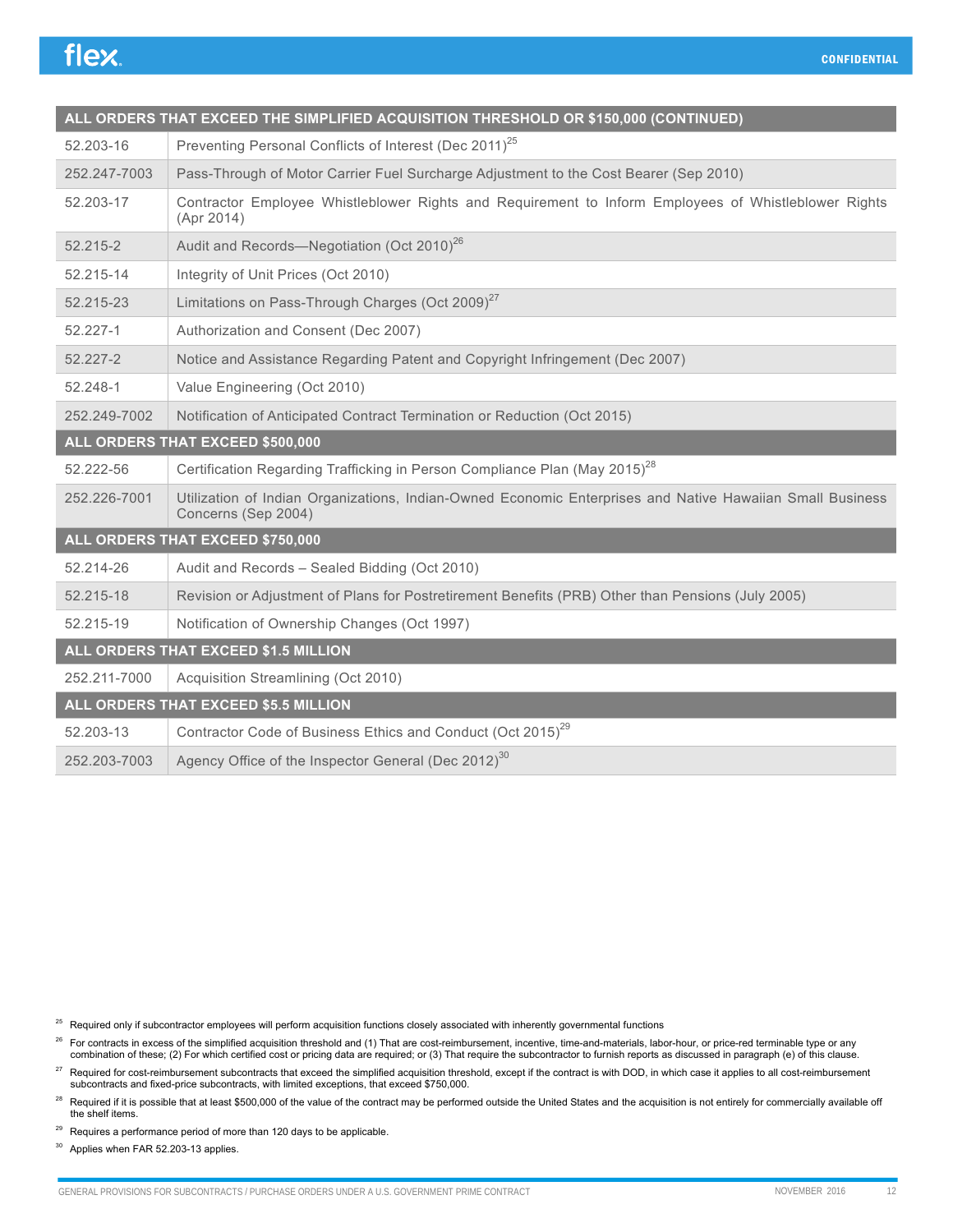### **SECTION III B: NON-COMMERCIAL ITEM PROCUREMENTS**

### **ALL ORDERS**

| 52.203-8     | Cancellation, Rescission, and Recovery of Funds for Illegal or Improper Activity (May 2014)                   |
|--------------|---------------------------------------------------------------------------------------------------------------|
| 52.203-10    | Price or Fee Adjustment for Illegal or Improper Activity (May 2014)                                           |
| 52.211-5     | Material Requirements (Aug 2000)                                                                              |
| 52.211-15    | Defense Priority and Allocation Requirements (Apr 2008)                                                       |
| 52.222-3     | Convict Labor (June 2003)                                                                                     |
| 52.222-21    | Prohibition of Segregated Facilities (Apr 2015)                                                               |
| 52.222-26    | Equal Opportunity (Apr 2015)                                                                                  |
| 52.222-50    | Combating Trafficking in Persons (Mar 2015)                                                                   |
| 52.223-18    | Encouraging Contractor Policies to Ban Text Messaging While Driving (Aug 2011)                                |
| 52.225-1     | Buy American Act - Supplies (May 2014)                                                                        |
| 52.225-5     | Trade Agreements (Nov 2013)                                                                                   |
| 52.225-8     | Duty-Free Entry (Oct 2010)                                                                                    |
| 52.225-13    | Restrictions on Certain Foreign Purchases (June 2008)                                                         |
| 52.227-9     | Refund of Royalties (Apr 1984) <sup>31</sup>                                                                  |
| 52.232-39    | Unenforceability of Unauthorized Obligations (Jun 2013)                                                       |
| 52.232-40    | Providing Accelerated Payments to Small Business Subcontractors (Dec 2013) <sup>32</sup>                      |
| 52.233-4     | Applicable Law for Breach of Contract Claim (Oct 2004)                                                        |
| 52.234-1     | Industrial Resources Developed Under Defense Production Act Title III (Dec 1994)                              |
| 52.242-15    | Stop Work Order (Aug 1989)                                                                                    |
| 52.243-1     | Changes - Fixed-Price (Aug 1987)                                                                              |
| 52.244-6     | Subcontracts for Commercial Items (Jun 2016)                                                                  |
| 52.245-1     | Government Property (Apr 2012)                                                                                |
| 52.247-63    | Preference for U.S. Flag Air Carriers (June 2003) <sup>33</sup>                                               |
|              | Preference for Privately Owned U.S.-Flag Commercial Vessels (Feb 2006)                                        |
| 52.249-2     | Termination for Convenience of the Government (Fixed-Price) (Apr 2012)                                        |
| 52.249-5     | Termination for Convenience of the Government (Educational and Other Nonprofit Institutions) (Sept 1996)      |
| 52.249-8     | Default (Fixed-Price Supply and Service) (Apr 1984)                                                           |
| 252.203-7002 | Requirements to Inform Employees of Whistleblower Rights (Sept 2013)                                          |
| 252.204-7000 | Disclosure of Information (Aug 2013)                                                                          |
| 252.204-7009 | Limitations on the Use or Disclosure of Third-Party Contractor Reported Cyber Incident Information (Dec 2015) |

<sup>31</sup> Applies to any contract in which the amount of royalties, where royalties includes license fees, patent or license amortization costs, and similar costs or charges, reported during the negotiation of the subcontract e

<sup>32</sup> Required in contracts with small business concerns.

 $33$  Required if the subcontract or purchase may involve air transportation.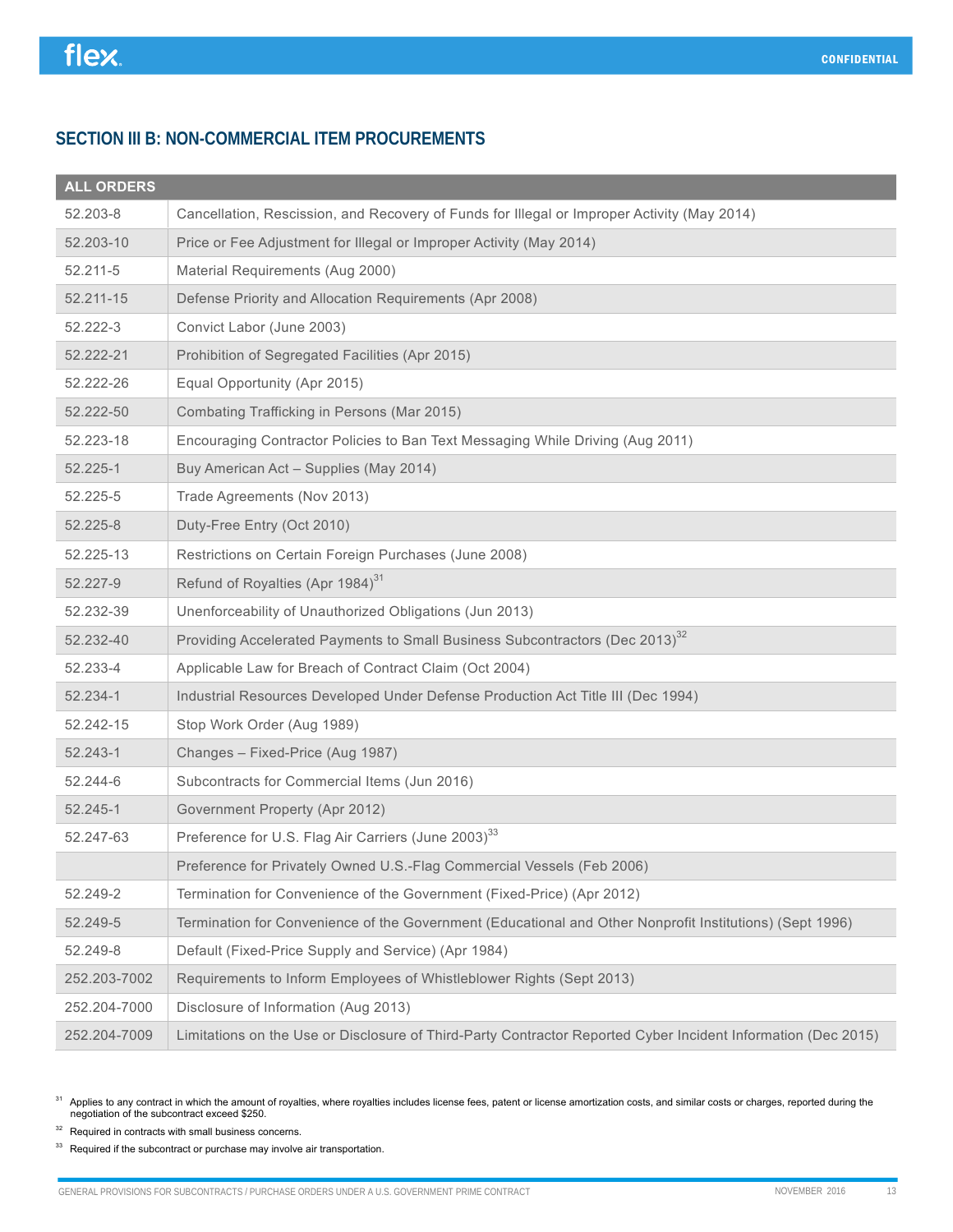| ALL ORDERS (CONDTINUED) |                                                                                                                              |
|-------------------------|------------------------------------------------------------------------------------------------------------------------------|
| 252.204-7012            | Safeguarding Covered Defense Information and Cyber Incident Reporting (Dec 2015)                                             |
| 252.204-7014            | Limitation on the Use or Disclosure of Information by Litigation Support Contractors (May 2016)                              |
| 252.204-7015            | Notice of Authorized Disclosure of Information for Litigation Support (May 2016)                                             |
| 252.208-7000            | Intent to Furnish Precious Metals as Government-Furnished Material (Dec 1991) <sup>34</sup>                                  |
| 252.211-7003            | Item Unique Identification and Valuation (Mar 2016)                                                                          |
| 252.215-7000            | Pricing Adjustments (Dec 2012)                                                                                               |
| 252.217-7009            | Default (Dec 1991)                                                                                                           |
| 252.223-7008            | Prohibition of Hexavalent Chromium (Jun 2013)                                                                                |
| 252.225-7001            | Buy American and Balance of Payments Program (Nov 2014)                                                                      |
| 252.225-7009            | Restriction on Acquisition of Certain Articles Containing Specialty Metals (Oct 2014)                                        |
| 252.225-7012            | Preference for Certain Domestic Commodities (Feb 2013)                                                                       |
| 252.225-7013            | Duty-Free Entry (May 2016)                                                                                                   |
| 252.225-7021            | Trade Agreements (Oct 2015)                                                                                                  |
| 252.225-7048            | Export-Controlled Items (Jun 2013)                                                                                           |
| 252.227-7013            | Rights in Technical Data-Noncommercial Items (Feb 2014)                                                                      |
| 252.227-7014            | Rights in Noncommercial Computer Software and Noncommercial Computer Software Documentation (Feb 2014)                       |
| 252.227-7015            | Technical Data - Commercial Items (Feb 2014)                                                                                 |
| 252.227-7016            | Rights in Bid or Proposal Information (Jan 2011)                                                                             |
| 252.227-7018            | Rights in Noncommercial Technical Data and Computer Software-Small Business Innovation Research (SBIR)<br>Program (Feb 2014) |
| 252.227-7019            | Validation of Asserted Restrictions-Computer Software (Sep 2011)                                                             |
| 252.227-7025            | Limitations on the Use or Disclosure of Government-Furnished Information Marked with Restrictive Legends<br>(May 2013)       |
| 252.227-7037            | Validation of Restrictive Markings on Technical Data (Jun 2013)                                                              |
| 252.227-7038            | Patent Rights-Ownership by the Contractor (Large Business) (Jun 2012)                                                        |
| 252.228.7001            | Ground and Flight Risk (Jun 2010)                                                                                            |
| 252.235.7003            | Frequency Authorization - Basic (May 2014)                                                                                   |
| 252.243-7001            | Pricing of Contract Modifications (Dec 1991)                                                                                 |
| 252.244-7000            | Subcontracts for Commercial Items (Jun 2013)                                                                                 |
| 252.246-7003            | Notification of Potential Safety Issues (Jun 2013)                                                                           |
| 252.246-7007            | Contractor Counterfeit Electronic Part Detection and Avoidance System (May 2014)                                             |
| 252.247-7003            | Pass-Through of Motor Carrier Fuel Surcharge Adjustment to the Cost Bearer (Sep 2010                                         |
| 252.247-7023            | Transportation of Supplies by Sea-Basic (Apr 2014)                                                                           |
| 252.247-7024            | Notification of Transportation of Supplies by Sea (Mar 2000)                                                                 |

<sup>34</sup> Required in all subcontracts and purchase orders unless the Contractor knows that the item being purchased contains no precious metals.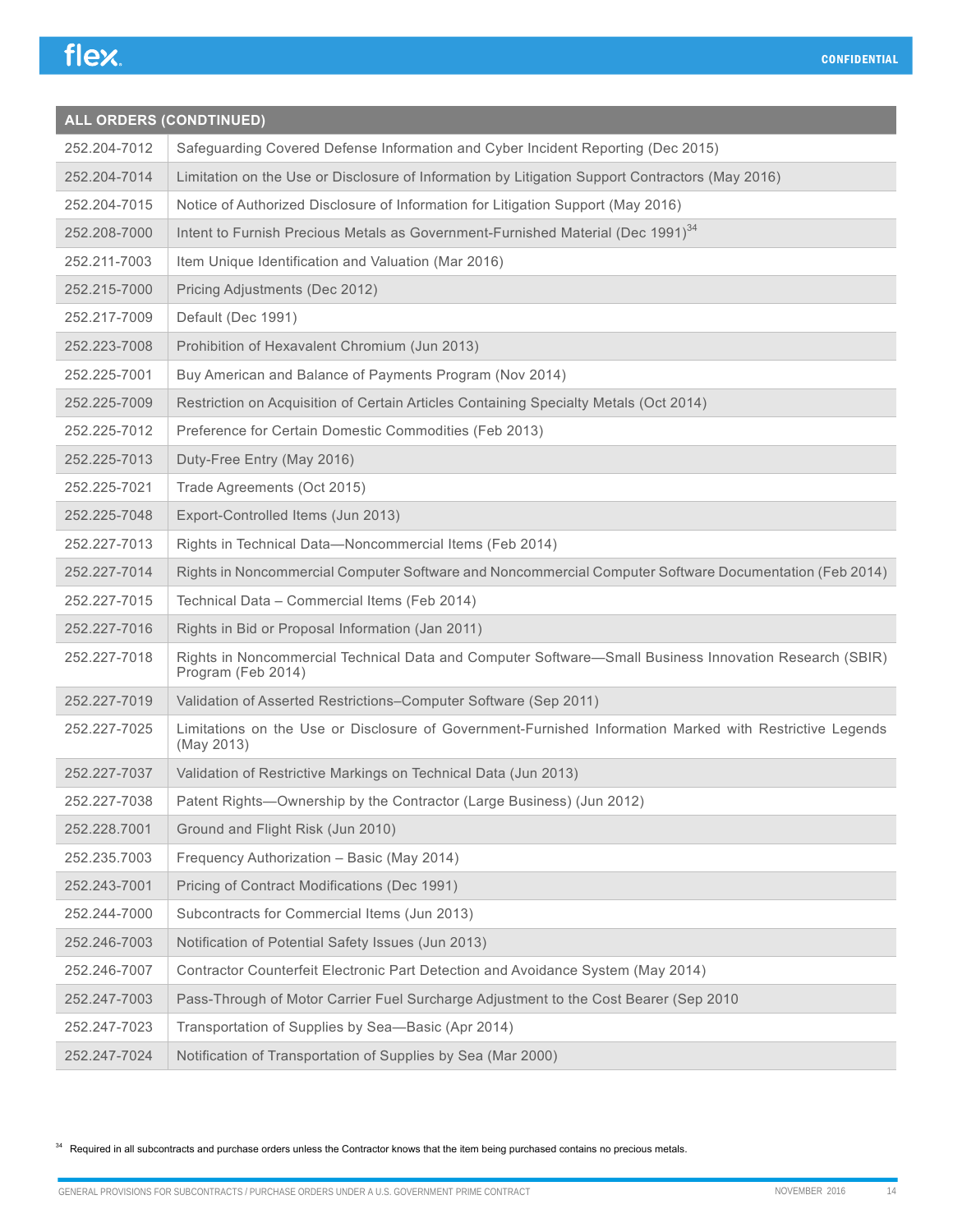| <b>ALL ORDERS THAT EXCEED \$2,500</b> |                                                                                                                                                      |  |
|---------------------------------------|------------------------------------------------------------------------------------------------------------------------------------------------------|--|
| 52.222-41                             | Service Contract Labor Standards (May 2014)                                                                                                          |  |
|                                       | ALL ORDERS THAT EXCEED THE MICRO-PURCHASE THRESHOLD OR \$3,500                                                                                       |  |
| 52.223-18                             | Encouraging Contractor Policies to Ban Text Messaging While Driving (Aug 2011)                                                                       |  |
| 52.222-54                             | Employment Eligibility Verification (Oct 2015)                                                                                                       |  |
|                                       | ALL ORDERS THAT EXCEED \$10,000                                                                                                                      |  |
| 52.222-40                             | Notification of Employee Rights Under the National Labor Relations Act (Dec 2010)                                                                    |  |
|                                       | ALL ORDERS THAT EXCEED \$15,000                                                                                                                      |  |
| 52.222-20                             | Walsh-Healey Public Contracts Act (Oct 2010)                                                                                                         |  |
| 52.222-36                             | Equal Opportunity for Workers with Disabilities (Jul 2014)                                                                                           |  |
|                                       | ALL ORDERS THAT EXCEED 35,000                                                                                                                        |  |
| 52.209-6                              | Protecting the Government's Interest When Subcontracting with Contractors Debarred, Suspended, or Proposed<br>for Debarment (Oct 2015) <sup>35</sup> |  |
|                                       | ALL ORDERS THAT EXCEED THE SIMPLIFIED ACQUISITION THRESHOLD OR \$150,000                                                                             |  |
| 52.203-3                              | Gratuities (Apr 1984)                                                                                                                                |  |
| 52.203-5                              | Covenant Against Contingent Fees (May 2014)                                                                                                          |  |
| 52.203-6                              | Restrictions on Subcontractor Sales to the Government (Sept 2006)                                                                                    |  |
| 52.203-7                              | Anti-Kickback Procedures (May 2014)                                                                                                                  |  |
| 52.203-12                             | Limitation on Payments to Influence Certain Federal Transactions (Oct 2010)                                                                          |  |
| 52.203-17                             | Contractor Employee Whistleblower Rights and Requirements to Inform Employees of Whistleblower Rights (Apr<br>2014)                                  |  |
| 52.215-2                              | Audit and Records-Negotiations (Oct 2010)                                                                                                            |  |
| 52.215-14                             | Integrity of Unit Prices (Oct 2010)                                                                                                                  |  |
| 52.215-23                             | Limitation on Pass-Through Charges (Oct 2009                                                                                                         |  |
| 52.222-35                             | Equal Opportunity for Veterans (Oct 2015)                                                                                                            |  |
| 52.222-37                             | Employment Reports on Veterans (Feb 2016)                                                                                                            |  |
| 52.227-1                              | Authorization and Consent (Dec 2007)                                                                                                                 |  |
| 52.227-2                              | Notice and Assistance Regarding Patent and Copyright Infringement (Dec 2007)                                                                         |  |
| 52.248-1                              | Value Engineering (Oct 2010)                                                                                                                         |  |
| 252.203-7001                          | Prohibition on Person Convicted of Fraud or Other Defense-Contract-Related Felonies (Dec 2008)                                                       |  |
| 252,249-7002                          | Notification of Anticipated Contract Termination or Reduction (Oct 2015)                                                                             |  |
|                                       | ALL ORDERS THAT EXCEED \$500,000                                                                                                                     |  |
| 252.226-7001                          | Utilization of Indian Organizations, Indian-Owned Economic Enterprises and Native Hawaiian Small Business<br>Concerns (Sep 2004)                     |  |
|                                       | ALL ORDERS THAT EXCEED \$700,000                                                                                                                     |  |
| 52.219-8                              | Utilization of Small Business Concerns (Oct 2014) <sup>36</sup>                                                                                      |  |

**ALL ORDERS THAT EXCEED \$700,000 (CONTINUED)**

 $35$  Subcontract must exceed \$35,000 in value and must not be a subcontract for commercially available off-the-shelf items.

 $36$  For construction of any public facility the threshold for applicability is \$1.5 million.